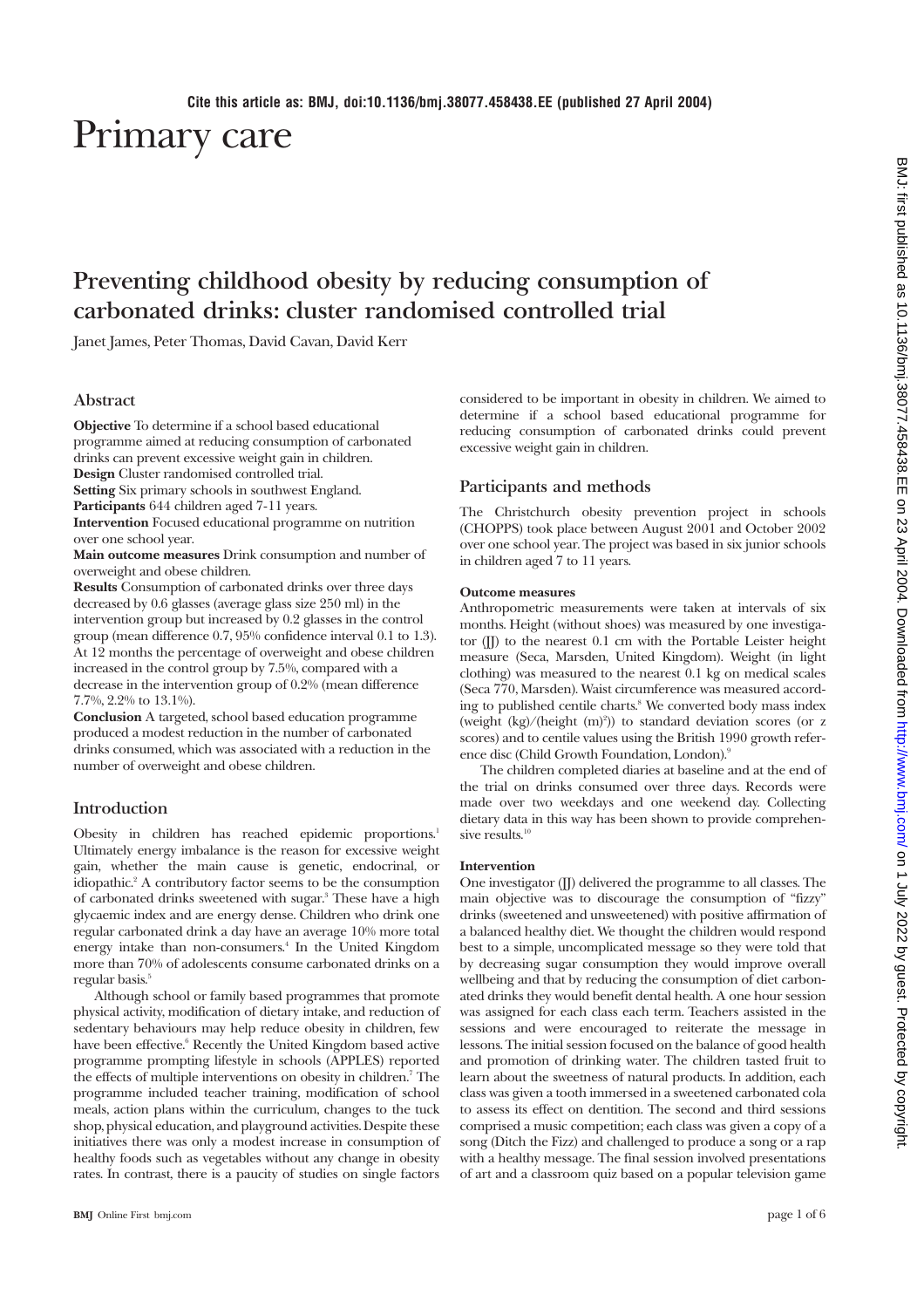

**Fig 1** Trial profile for anthropometric measurements

show. The children were also encouraged to access further information through the project's website (www.b-dec.com).

## **Statistical methods**

We undertook a cluster, randomised controlled trial.<sup>11</sup> Clusters were randomised according to a random number table, with blinding to schools or classes. Sample size was estimated based on data from a pilot study conducted in the same geographical area.<sup>12</sup> In the pilot, 54% ( $n = 149$ ) of children gave consent, of whom  $71\%$  (n = 108) completed drink diaries. From this we predicted that we needed an average of 12 children in each class. The standard deviation of carbonated drink consumption in the pilot was 0.6 glasses (average glass size 250 ml) a day, therefore a study of this sample size (31 clusters with an average of 12 children) would have 90% power to detect average reductions each day of 0.9, 0.7, and 0.6 glasses over three days using intracluster correlations of 0.1, 0.05, 0.01, and 0.001. Data were analysed using SPSS (version 11) with a 5% significance level. Data for interval scaled measurements for each cluster were derived by averaging all individual measurements for the children in the cluster, and dichotomous data were derived by calculating the proportion in the cluster. These were our summary measures, with clusters as the unit of analysis. All measures were normally distributed. We used the independent sample *t* test to establish significance between intervention and control clusters and the paired *t* test to establish the significance of changes within clusters. Intracluster correlation coefficients and 95% confidence intervals were calculated by using Searle's method, with adjustment for variable cluster size.<sup>13</sup>

# **Results**

The figure outlines the study design. Each of 29 classes (two of the 31 clusters were excluded because they were mixed age classes) was considered as a cluster. Fifteen were randomised to the intervention group and 14 to the control group. At the time of consent, parents and children were unaware of randomisation group. The average class size was 22 (SD 5) children (table 1). In total, 644 of 914 (70.5%) parents and children (320 girls) gave written consent. The average age at baseline was 8.7 (SD 0.9) years (range 7.0 to 10.9 years). Consent was withdrawn for six children (five boys) over the school year. Both groups were similar at baseline for distributions of age, sex, consumption of sweetened carbonated drinks, and percentage overweight or obese (table 2).<sup>14</sup> Body mass index was measured in 602 ( $\overline{93.5\%}$ ) children at six months and 574 (89.1%) at 12 months.

Table 3 shows the body mass indices, z scores (SDS), and percentage of children above the 91% centile at baseline and 12 months and change in anthropometric measurements over 12 months. The intracluster correlation coefficient for body mass index was 0.01 (95% confidence interval − 0.01 to 0.06). After 12 months there was no significant change in the difference in body mass index (mean difference  $0.13$ ,  $-0.08$  to  $0.34$ ) or z score (0.04, − 0.04 to 0.12). At 12 months the mean percentage of overweight and obese children increased in the control clusters by 7.5%, compared with a decrease in the intervention group of

|  | <b>Table 1</b> Cluster properties |
|--|-----------------------------------|
|  |                                   |

| School | No of clusters | Average No of children in clusters<br>(No of boys) |
|--------|----------------|----------------------------------------------------|
| А      |                | 20<br>(9)                                          |
| R      | ĥ              | 26(13)                                             |
|        | հ              | 25(14)                                             |
|        |                | 16(9)                                              |
|        | 3              | 28(13)                                             |
|        | Q              | (9)<br>20                                          |
| Total  | 29             | 22(11)                                             |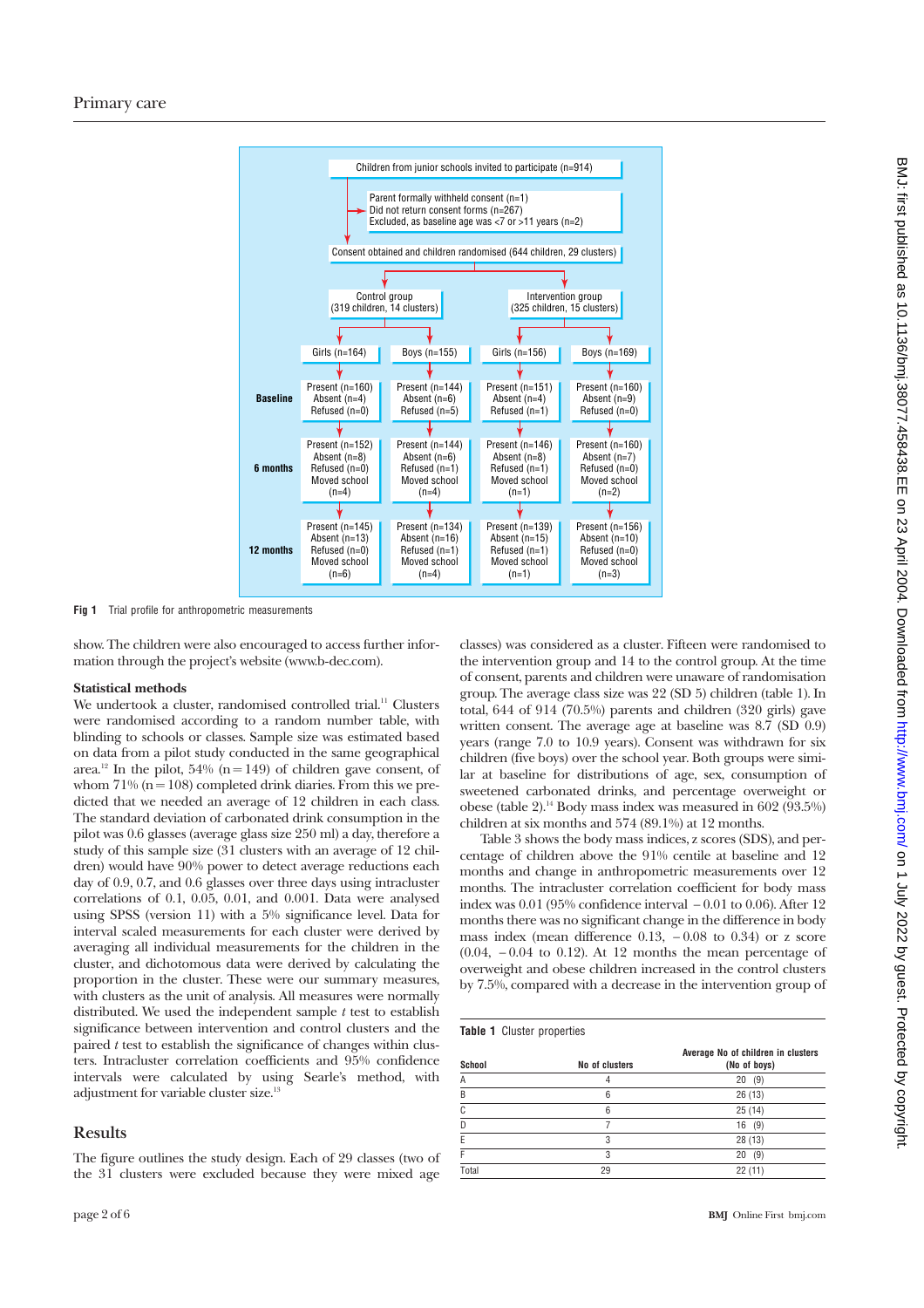|  |  |  | Table 2 Age, prevalence of overweight and obese children, and mean number of glasses of carbonated drinks consumed daily at baseline |  |  |  |  |  |  |  |  |  |
|--|--|--|--------------------------------------------------------------------------------------------------------------------------------------|--|--|--|--|--|--|--|--|--|
|--|--|--|--------------------------------------------------------------------------------------------------------------------------------------|--|--|--|--|--|--|--|--|--|

|                                                                             |                       | Girls                   |                       | <b>Boys</b>             |  |  |
|-----------------------------------------------------------------------------|-----------------------|-------------------------|-----------------------|-------------------------|--|--|
| Characteristic                                                              | Control group (n=164) | Study group (n=156)     | Control group (n=155) | Study group (n=169)     |  |  |
| Mean (SD) age (years)                                                       | (0.9)<br>8.7          | (1.0)<br>8.7            | 8.6<br>(0.9)          | (0.8)<br>8.7            |  |  |
| No (%) overweight*                                                          | $(20)$ 13             | $(19)$ 13               | $(18)$ 13             | (21) 13                 |  |  |
| No $(\%)$ obese $*$                                                         | (12)8                 | ; (10)                  | (10)                  | $(11)$ 7                |  |  |
| Mean (SD) consumption of carbonated drinks; No of<br>glasses in three dayst | $(2.0)$ ; (n=5)       | $(2.6)$ ; (n=77)<br>2.2 | $(2.0)(n=89)$<br>.8   | $(2.0);$ $(n=91)$<br>.6 |  |  |

\*Defined according to 1990 British body mass index centile charts.<sup>14</sup>

†Average glass size 250 ml.

0.2% (mean difference 7.7%, 2.2% to 13.1%; fig 2). Assessing and comparing prevalence between studies is influenced by the methods used to classify overweight children (table 4).

Overall, 55.0% (338 of 615) of the children returned the first drink diary and 56.0% (321 of 574) returned the second; 36% (235) returned both. Body mass indices between those children who returned the diaries and those who did not were similar  $(17.3 (2.3) v 17.5 (2.4)$ , respectively,  $P = 0.3$  using the *t* test) Overall, 19.0% of the children who did or did not return diaries at



**Fig 2** Mean change in prevalence of overweight and obese children from baseline to follow up at 12 months according to clusters

|  |  | <b>Table 3</b> Body mass indices, z scores (standard deviation scores), and mean |  |  |
|--|--|----------------------------------------------------------------------------------|--|--|
|  |  | percentages >91st centile at baseline and 12 months                              |  |  |

| Characteristic                                         | <b>Control clusters</b><br>$(n=14)$ | <b>Intervention clusters</b><br>$(n=15)$ | <b>Mean difference</b><br>(95% CI) |
|--------------------------------------------------------|-------------------------------------|------------------------------------------|------------------------------------|
| Baseline*:                                             |                                     |                                          |                                    |
| Mean (SD) body<br>mass index                           | 17.6<br>(0.7)                       | 17.4(0.6)                                | $0.0$ $(-0.5 \text{ to } 0.5)$     |
| Mean (SDS) z<br>scoret                                 | $0.47$ $(0.2)$                      | 0.50(0.23)                               | $-0.03$ ( $-0.2$ to 0.13)          |
| Mean percentage<br>>91st centile (z<br>score $>1.34$ ) | 19.4<br>(8.4)                       | 20.3(6.3)                                | $-0.9$ $(-6.6 \text{ to } 4.8)$    |
| 12 months $*$                                          |                                     |                                          |                                    |
| Mean (SD) body<br>mass index                           | 18.3<br>(0.8)                       | $17.9$ $(0.7)$                           | $0.4$ $(-0.2 \text{ to } 1.0)$     |
| Mean (SDS) z<br>score                                  | 0.60<br>(0.19)                      | 0.48(0.23)                               | $0.12$ (-0.04 to 0.28)             |
| Mean percentage<br>>91st centile (z<br>score $>1.34$ ) | 26.9 (12.3)                         | 20.1<br>(6.7)                            | 6.8 $(-0.7 \text{ to } 14.3)$      |
| Change over 12<br>months±:                             |                                     |                                          |                                    |
| Mean (SD) body<br>mass index                           | 0.8<br>(0.3)                        | $0.7$ $(0.2)$                            | $0.1$ $(-0.1 \text{ to } 0.3)$     |
| Mean z score                                           | 0.08<br>(0.13)                      | 0.04(0.07)                               | $0.04$ (-0.04 to 0.12)             |
| Mean percentage<br>>91st centile                       | 7.5<br>(8.0)                        | $-0.2$ (6.3)                             | 7.7<br>$(2.2 \text{ to } 13.1)$    |

\*Based on maximum number of children in each cluster.

†Age and sex specific body mass index converted to standard deviation score using revised 1990 reference standards

‡Based on children with data at baseline and 12 months.

baseline were overweight. Baseline consumption of carbonated drinks was similar between children who did or did not return diaries at 12 months (1.8 *v* 1.9 glasses, − 0.7 to 0.3 glasses).

The intracluster correlation for consumption of carbonated drinks was  $-0.009$  ( $-0.03$  to 0.05), suggesting independence between members of each cluster (table  $5$ ).<sup>13</sup> At 12 months, consumption decreased in the intervention group compared with the control group (mean difference 0.7, 0.1 to 1.3). Water intake increased in both groups, but there was no difference between intervention and control clusters.

# **Discussion**

A school based educational programme aimed at reducing the consumption of carbonated drinks to prevent excessive weight gain in children aged 7-11 year olds was effective. Our findings are important, especially as a recent Cochrane review has highlighted the lack of good quality evidence on the effectiveness of

**Table 4** Prevalence of overweight and obese children (individual analysis). Values are numbers (percentages)

|                       | <b>Body mass index</b>                                                            |                                              |                                                                       |  |  |
|-----------------------|-----------------------------------------------------------------------------------|----------------------------------------------|-----------------------------------------------------------------------|--|--|
| <b>Characteristic</b> | <b>International Obesity</b><br><b>Task Force cut off</b><br>points <sup>15</sup> | 1990 British centile<br>charts <sup>14</sup> | <b>British waist</b><br>circumference<br>centile charts <sup>12</sup> |  |  |
| Overweight boys       |                                                                                   |                                              |                                                                       |  |  |
| Baseline:             |                                                                                   |                                              |                                                                       |  |  |
| Control               | 33 (18.8)                                                                         | 28 (19.6)                                    | 28 (20.3)                                                             |  |  |
| Intervention          | 34 (20.1)                                                                         | 32 (19.2)                                    | 34(21.5)                                                              |  |  |
| Follow up:            |                                                                                   |                                              |                                                                       |  |  |
| Control               | 39 (22.2)                                                                         | 33 (25.6)                                    | 33 (25.0)                                                             |  |  |
| Intervention          | 31(18.3)                                                                          | 31 (19.9)                                    | 35(22.6)                                                              |  |  |
| Overweight girls      |                                                                                   |                                              |                                                                       |  |  |
| <b>Raseline:</b>      |                                                                                   |                                              |                                                                       |  |  |
| Control               | 46 (28.0)                                                                         | 32(20.1)                                     | 38 (24.4)                                                             |  |  |
| Intervention          | 43 (27.6)                                                                         | 29 (19.2)                                    | 33 (22.1)                                                             |  |  |
| Follow up:            |                                                                                   |                                              |                                                                       |  |  |
| Control               | 50 (29.6)                                                                         | 37(28.3)                                     | 52 (36.9)                                                             |  |  |
| Intervention          | 39 (23.1)                                                                         | 29 (20.9)                                    | 40 (29.6)                                                             |  |  |
| Obese boys            |                                                                                   |                                              |                                                                       |  |  |
| Baseline:             |                                                                                   |                                              |                                                                       |  |  |
| Control               | 3<br>(1.7)                                                                        | 10<br>(7.0)                                  | 14 (9.9)                                                              |  |  |
| Intervention          | 7<br>(4.1)                                                                        | 11<br>(6.9)                                  | 15<br>(9.5)                                                           |  |  |
| Follow up:            |                                                                                   |                                              |                                                                       |  |  |
| Control               | 3<br>(1.7)                                                                        | 12<br>(9.0)                                  | 14 (10.4)                                                             |  |  |
| Intervention          | (3.5)<br>6                                                                        | 11<br>(7.1)                                  | 13(8.4)                                                               |  |  |
| Obese girls           |                                                                                   |                                              |                                                                       |  |  |
| Baseline:             |                                                                                   |                                              |                                                                       |  |  |
| Control               | 12<br>(7.3)                                                                       | 12<br>(7.5)                                  | 17(10.7)                                                              |  |  |
| Intervention          | 9<br>(5.7)                                                                        | 10<br>(6.6)                                  | 15<br>(9.9)                                                           |  |  |
| Follow up:            |                                                                                   |                                              |                                                                       |  |  |
| Control               | 11<br>(6.3)                                                                       | (9.0)<br>13                                  | 27 (19.0)                                                             |  |  |
| Intervention          | 8<br>(4.7)                                                                        | 9<br>(6.5)                                   | 16 (11.5)                                                             |  |  |
|                       |                                                                                   |                                              |                                                                       |  |  |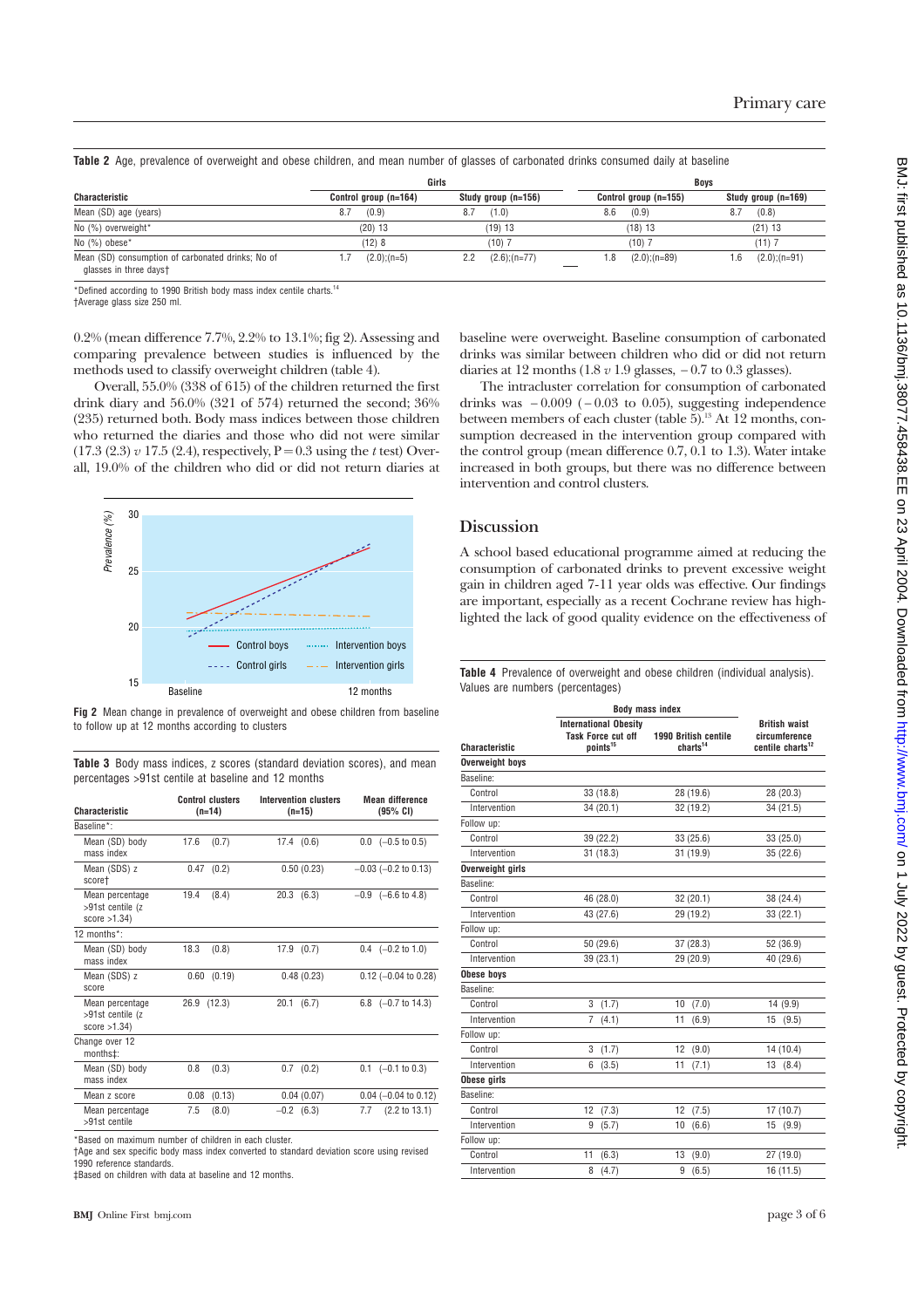Table 5 Changes in consumption of drinks over 12 months in control clusters (n=14) and intervention clusters (n=15)\*. Values are means (SDs) unless stated otherwise

|                 |           |                             | Difference in consumption (95% |          |
|-----------------|-----------|-----------------------------|--------------------------------|----------|
| <b>Baseline</b> | 12 months | Mean change (95% CI)        | CI)t                           | P value‡ |
|                 |           |                             |                                |          |
| 1.6(0.6)        | 1.8(0.6)  | $0.2$ (-0.2 to 0.5)         | (0.1 to 1.3)<br>0.7            | 0.4      |
| 1.9(0.5)        | 1.3(0.6)  | $-0.6$ ( $-1.0$ to $-0.1$ ) |                                | 0.02     |
|                 |           |                             |                                |          |
| 1.1(0.6)        | 1.2(0.5)  | $0.0$ (-0.3 to 0.4)         | $0.1$ (-0.4 to 0.5)            | 0.9      |
| 1.2(0.3)        | 0.9(0.6)  | $-0.3$ ( $-0.6$ to 0.1)     |                                | 0.2      |
|                 |           |                             |                                |          |
| 0.4(0.3)        | 0.6(0.3)  | $0.1 (-0.1, 0.4)$           | $0.6$ $(0.2 \text{ to } 1.1)$  | 0.3      |
| 0.7(0.3)        | 0.4(0.2)  | $-0.3$ ( $-0.6$ to $-0.1$ ) |                                | 0.7      |
|                 |           |                             |                                |          |
| 0.7(0.4)        | 0.6(0.5)  | $-0.1$ ( $-0.3$ to 0.1)     | $-0.0$ ( $-0.4$ to 0.3)        | 0.4      |
| 0.8(0.3)        | 0.6(0.3)  | $-0.2$ ( $-0.4$ to 0.1)     |                                | 0.2      |
|                 |           |                             |                                |          |
| 2.9(0.3)        | 5.1(2.0)  | $2.2$ (0.9 to 3.5)          | $0.3$ (-1.3 to 1.9)            | 0.003    |
| 3.1(1.1)        | 4.3(2.0)  | (0.2 to 2)<br>1.1           |                                | 0.02     |
|                 |           |                             |                                |          |

Cluster sizes are based on maximum number of children within each cluster.

\*Units are number of glasses over three days (cluster is unit of analysis). All available data have been used in analysis.

†Based on children with data at baseline and 12 months.

‡Two tailed test.

interventions in this area on which to base national strategies or to inform clinical practice.<sup>10</sup>

At the end of our 12 month study both the intervention group and the control group showed a significant increase in consumption of water, in part related to the promotion of drinking water during school to "improve concentration." Alternatives to diet or sweetened, carbonated drinks are thought to be important in promoting dental health.<sup>16</sup> In accordance with local dental guidelines, the children were encouraged not to drink carbonated drinks but to switch to water or to fruit juice diluted 1:3 with water.

#### **Limitations of study**

Some limitations to our study may have occurred due to contamination, as randomisation was according to classes and not schools; transfer of knowledge may have taken place outside the classroom, although this would have been minimised by the cluster randomisation design.17 Certain schools did change, encouraging consumption of water. This was seen in both the intervention group and the control group. We had two fewer clusters than anticipated owing to mixed year groups. The low return rate of drink diaries at baseline and completion may have resulted in a response bias; although the proportion of children who were overweight was similar in those who did or did not return the diaries. A further limitation was the use of the diaries over only three days. The validity of self collected dietary data can be questioned owing to a tendency for under-reporting of energy intake, particularly in those who are overweight or  $obese.<sup>1</sup>$ 

Currently there is a plethora of guidelines on weight management in children, and obesity prevention is likely to be important within the United Kingdom based National Service Framework for children. Most studies on obesity prevention in children have been multifaceted.18 However, only one school based US study has shown benefit for reducing obesity rates, although this was limited to girls and probably a consequence of watching less television.<sup>19</sup> A similar, intensive and multifaceted approach was used in the UK based active programme prompting lifestyle in schools study.<sup>7</sup> In that study, children's consumption of vegetables increased but there was no change in prevalence of obesity. Prevention programmes based in the home environment have had beneficial results, but this approach is often difficult to implement across whole populations and historically has mainly focused on people who are already overweight or obese.18 Our intervention was simple, involved no teacher training, and could be easily implemented by a health educator working in several schools.

Small changes in energy intake and output seem to have a major impact on obesity risk. Theoretically, daily consumption of one can of a sweetened carbonated drink (0.50 MJ) over a 10 year period in a constant environment can add 50 kg of weight.<sup>20</sup> Conversely, reducing daily intake by a nominal amount of energy or by increasing energy output (the "energy gap") may help to prevent weight gain. Using data from national surveys, Hill and coworkers suggested that altering the energy gap by 0.42 MJ/day—that is, avoiding one can of sugar sweetened carbonated drink—would prevent excessive weight gain in most adult Americans.<sup>21</sup> To have a similar preventive effect in children the energy gap may have to be more than 0.84 MJ/day.<sup>22</sup>

Recently the World Health Organization recommended that free sugars should account for no more than 10% of daily energy intake.16 This has not been universally accepted, particularly from within the food industry.<sup>23</sup> Reducing easy access to energy dense foods may help to limit the opportunities for overeating.<sup>2</sup>

The term "toxic environment" has been used to describe the myriad factors increasing a child's risk of becoming overweight or obese.<sup>20</sup> Although our targeted approach was modestly beneficial, other external influences on children's eating habits and leisure activities need to be debated widely in society. For most people, obesity still remains preventable.

We thank the headmasters, teachers, parents, and children at the participating schools, William Askew for writing and producing Ditch the Fizz, Julia Knott for help with data entry, Ruth Angel for discussion and advice, and the staff of the Bournemouth Diabetes and Endocrine Centre for help with anthropometric measurements.

Contributors: DK and JJ developed the original idea. JJ delivered the education programme, took the anthropometric measurements, and analysed the data. All authors contributed to writing the manuscript. PT provided statistical and methodological advice. DK directed the project; he will act as guarantor for the paper. DC obtained financial support.

Funding: This project was funded from unrestricted educational grants from GlaxoSmithKline, Aventis, and Pfizer and from internal resources within Bournemouth Diabetes and Endocrine Centre. The external funding bodies had no input into protocol development, data collection, or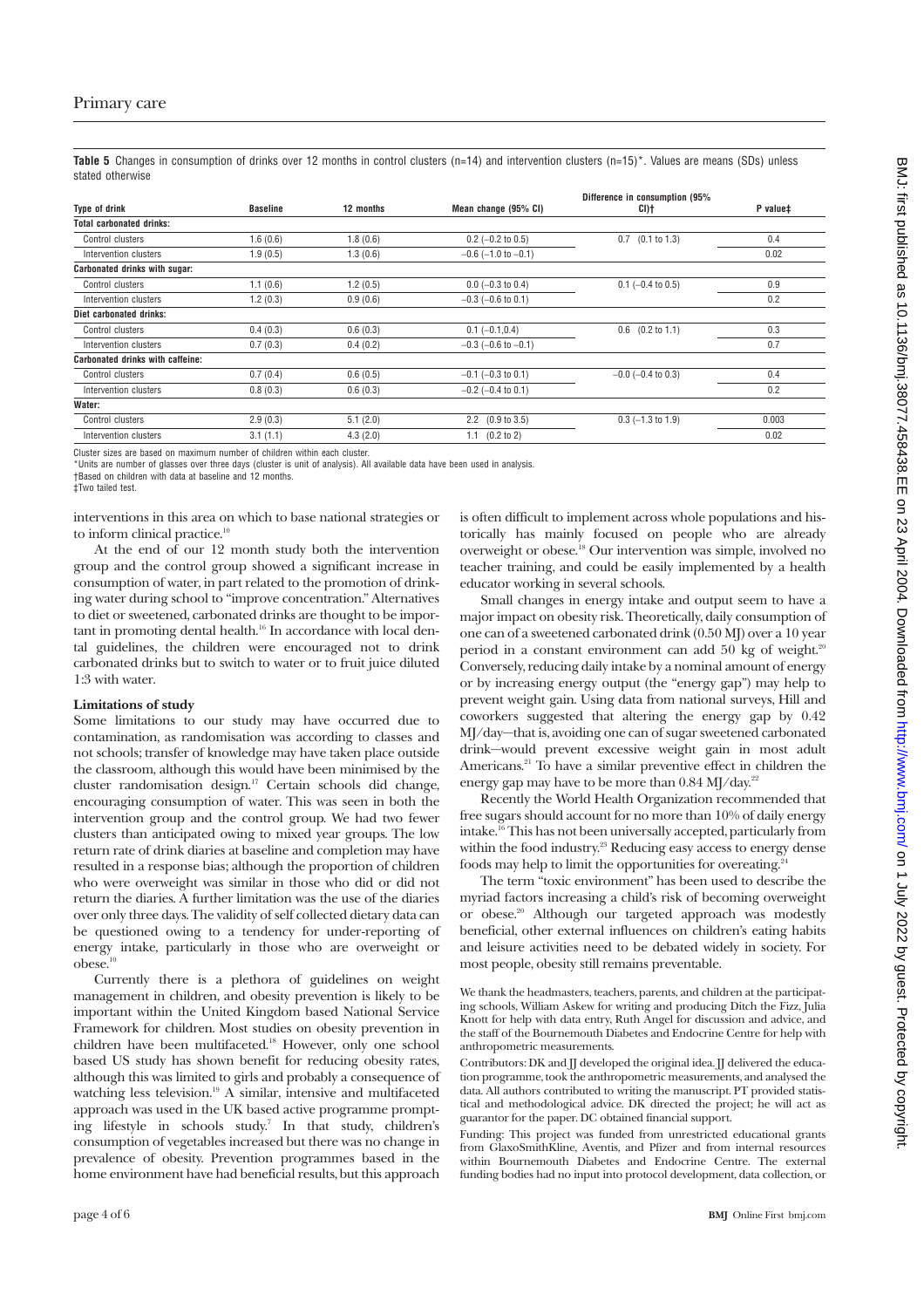# **What is already known on this topic**

Obesity in children is a major public health problem

Although the cause is multifactorial it has been linked to the consumption of sugar sweetened drinks

Previous school based interventions have been relatively ineffective in preventing obesity

#### **What this study adds**

A school based education programme to discourage children from drinking carbonated drinks reduced the number of overweight or obese children in a school year

Schools can have an important role in obesity prevention in children

analyses or interpretation. JJ received a research scholarship from the Florence Nightingale Foundation.

Competing interests: DK and DC each had a child attending one of the schools involved in the Christchurch obesity prevention project in schools. Ethical approval: This study was approved by the East Dorset research and ethics committee.

- 1 Matayka K. Managing obesity in children. *Obes Pract* 2002;4(2):2-6.
- 2 Goran MI. Metabolic precursors and effects of obesity in children: a decade of progress, 1990-1999. *Am J Clin Nutr* 2001;73:158-71.
- 3 Ludwig DS, Peterson KE, Gortmaker SL. Relation between consumption of sugar-sweetened drinks and childhood obesity: a prospective, observational analysis. *Lancet* 2001;357:505-8.
- 4 Harnack L, Stang J, Story M. Soft drink consumption among US children and adolescents: nutritional consequences. *J Am Diet Assoc* 1999;99:436-41.<br>5 Gegory J, Lowe S. National diet and nutrition survey: young people aged
- 
- 6 Atkinson RL, Nitzke SA. School based programmes on obesity. *BMJ* 2001;323:1018-9. 7 Sahota P, Rudolf MC, Dixey R, Hill AJ, Barth JH, Cade J. Evaluation of implementation and effect of primary school based intervention to reduce risk factors for obesity. *BMJ* 2001;323:1027-9.
- 8 Child Growth Foundation. *Boys/girls waist circumference centile charts*. Harlow: Harlow Printing, 2002.
- 9 Cole TJ. The LMS method for constructing normalized growth standards. *Eur J Clin Nutr* 1990;44:45-60.
- 10 Campbell K, Waters E, O'Meara S, Summerbell C. Interventions for preventing obesity
- in children. *Cochrane library*, Issue 1. Oxford: Update Software, 2001. 11 Donnar A, Klar N. *Design and analysis of cluster randomisation trials in health research*. London: Arnold, 2000:6-10.
- 12 James J, Thomas P, Kerr D. Childhood obesity: a big problem for small people. *Diabetes Primary Care* 2002;4(3):75-9. 13 Ukoumunne OC. A comparison of confidence interval methods for the intraclass cor-
- relation coefficient in cluster randomised trials. *Stat Med* 2002;21:3757-74. 14 Cole TJ, Freeman JV, Preece MA. Body mass index reference curves for the UK, 1990.
- *Arch Dis Child* 1995;73:25-9. 15 Cole TJ, Bellizi MC, Flegal K, Dietz WH. Establishing a standard definition for child
- overweight and obesity worldwide: international survey. *BMJ* 2000;320:1240-3. 16 World Health Organization technical report series. *Diet nutrition and the prevention of*
- *chronic diseases*. Geneva: WHO, 2003:916. 17 Torgerson DJ. Contamination in trials: is cluster randomisation the answer? *BMJ* 2001;322:355-7. 18 University of York: NHS Centre for Reviews and Dissemination. *Effective health care: the*
- *prevention and treatment of childhood obesity.* London: Royal Society of Medicine, 2002;7(6).
- 19 Gortmaker SL, Peterson K, Wiecha J, Sobol AM, Sujata D, Fox MK, et al. Reducing obesity via a school-based interdisciplinary intervention among youth. *Arch Pediatr*
- *Adolesc* 1999;153:409-18. 20 Ebbeling CB, Pawlak DB, Ludwig DS. Childhood obesity: public-health crisis, common sense cure. *Lancet* 2002;360:473-82.
- 21 Hill JO, Wyatt HR, Reed GW, Peters JC. Obesity and the environment: where do we go from here? *Science* 2003;299:853-7.
- 22 Butte NF, Ellis KJ. *Science* 2003;301:598. 23 Kapp C. Brundtland meets food and drink leaders but declines Coke cocktail. *Lancet* 2003;361:1707.
- 24 Hill JO, Peters JC. Environmental contributions to the obesity epidemic. *Science* 1998;280:1371-4. *(Accepted 9 March 2004)*

doi 10.1136/bmj.38077.458438.EE

doi 10.1136/bmj.38077.458438.EE

Bournemouth Diabetes and Endocrine Centre, Royal Bournemouth Hospital, Dorset BH7 7DW

Janet James *diabetes development nurse*

David Cavan *consultant physician* David Kerr *consultant physician*

Institute of Health and Community Studies, Bournemouth University and Dorset Research and Development Unit, Poole Hospital

Peter Thomas *professor of health care statistics and epidemiology*

Correspondence to: J James janet.james@rbch-tr.swest.nhs.uk